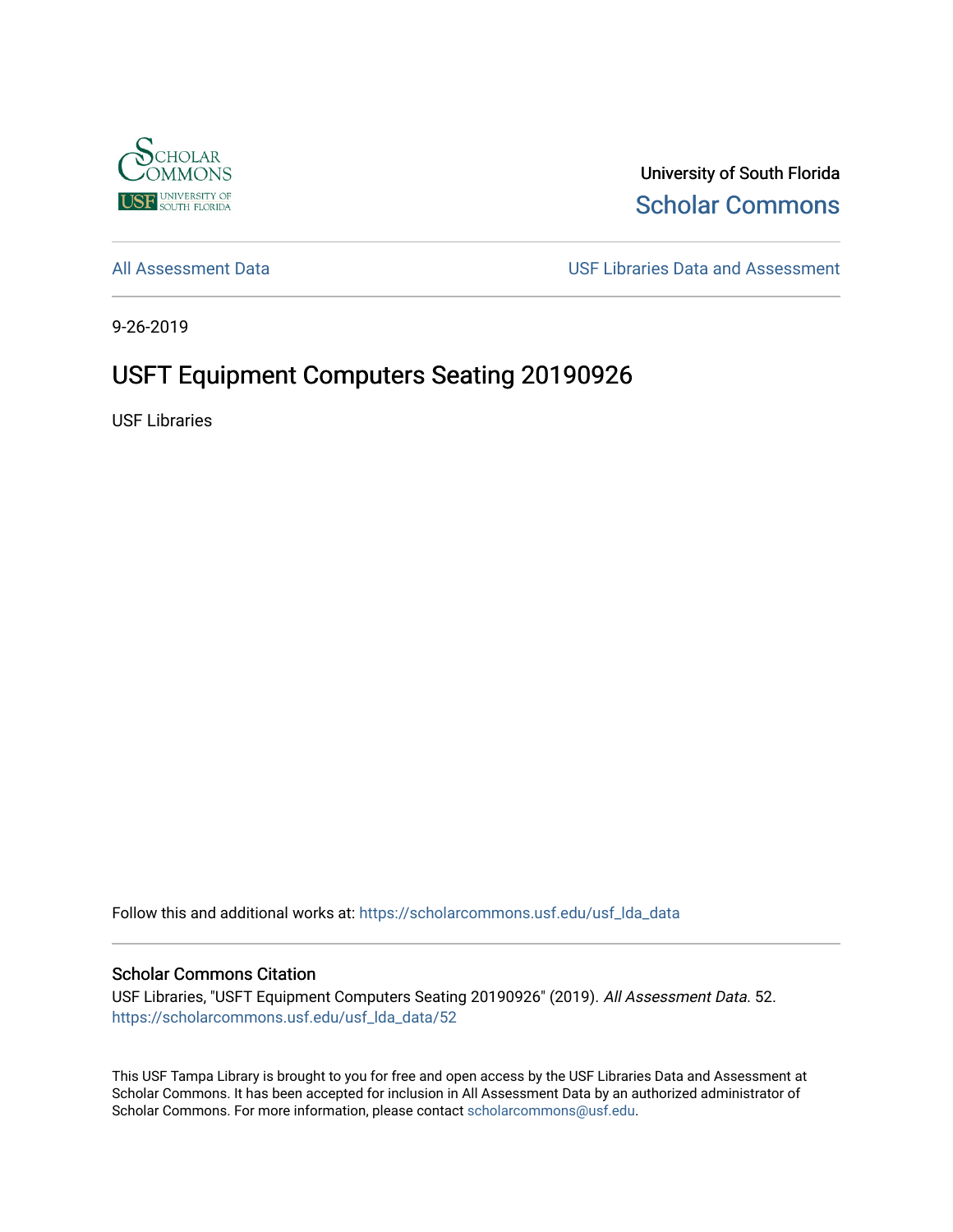### **September 26, 2019**

# **USF Libraries - Facilities and Equipment Assessment**

# **Floor Plan:** <https://lib.usf.edu/about/floor-plans/>

| <b>Library Area/Unit</b>                           | <b>Student Seating</b> |  |
|----------------------------------------------------|------------------------|--|
| <b>Basement</b>                                    |                        |  |
| <b>General Study Seating (Open Space)</b>          | 34                     |  |
| 1st Floor                                          |                        |  |
| Digital Media Commons                              | 50                     |  |
| Learning Commons (General Seating)                 | 139                    |  |
| <b>Computer Area</b>                               | 204                    |  |
| <b>Starbucks</b>                                   | 30                     |  |
| <b>Job Shop</b>                                    | 7                      |  |
| <b>TOTAL</b>                                       | 430                    |  |
| 2nd Floor                                          |                        |  |
| <b>SMART Lab (Computer Area)</b>                   | 334                    |  |
| <b>Extended Learning Commons (General Seating)</b> | 297                    |  |
| <b>Writing Studio</b>                              | 42                     |  |
| Study Room 257                                     | 8                      |  |
| Study Room 258                                     | 8                      |  |
| <b>LIB 265</b>                                     | 17                     |  |
| LIB 264                                            | 16                     |  |
| Classroom 201                                      | 15                     |  |
| Classroom 209                                      | 30                     |  |
| <b>TOTAL</b>                                       | 776                    |  |
| 3rd Floor                                          |                        |  |
| <b>General Study Seating (Open Space)</b>          | 258                    |  |
| Study Room 307                                     | 4                      |  |
| Study Room 306                                     | 4                      |  |
| Study Room 305                                     | 4                      |  |
| Study Room 358                                     | 4                      |  |
| Study Room 357                                     | 4                      |  |
| Study Room 356                                     | 4                      |  |
| Study Room 308                                     | 6                      |  |
| Classroom 309                                      | 24                     |  |
| <b>TOTAL</b>                                       | 312                    |  |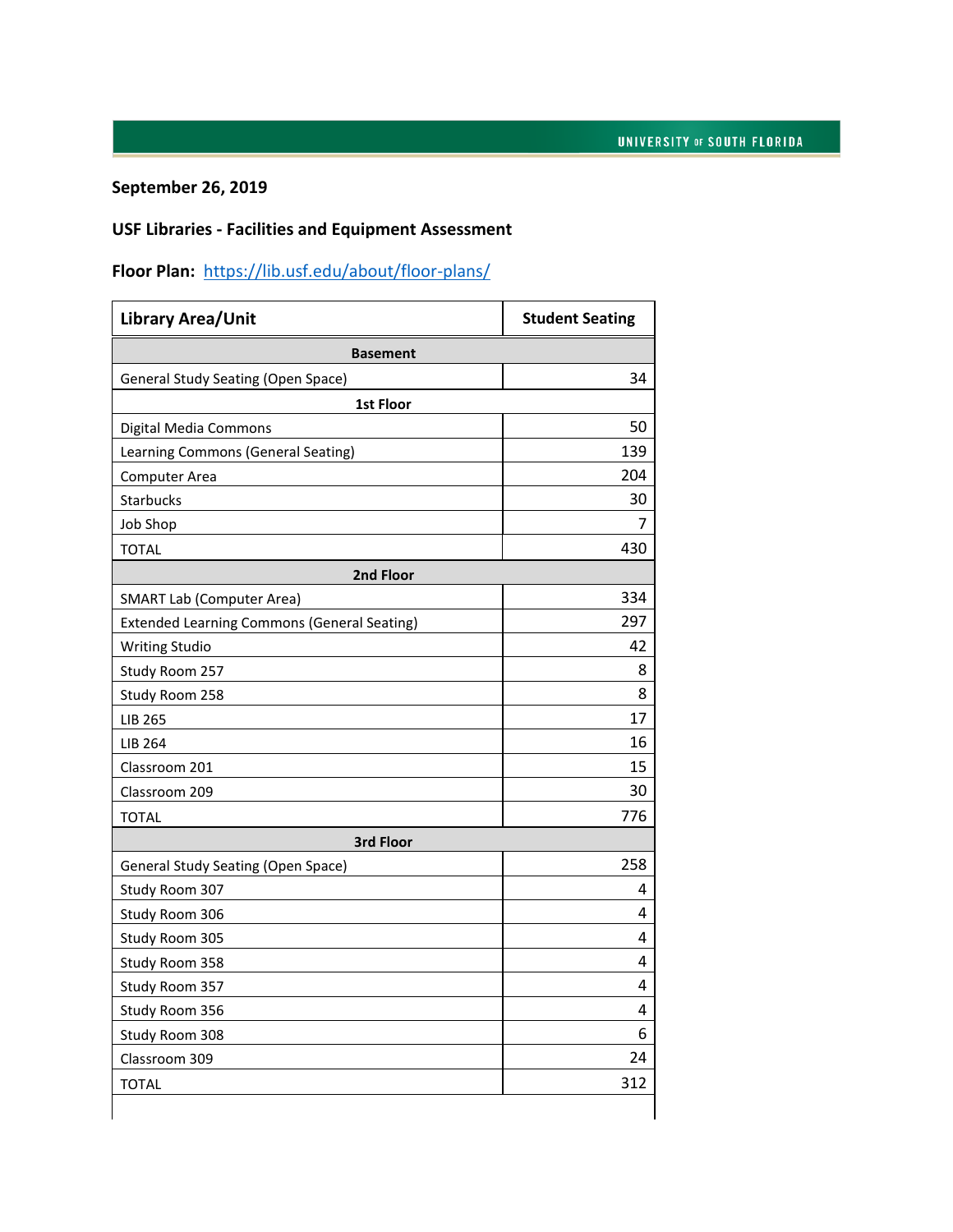| 4th Floor                                           |                            |  |
|-----------------------------------------------------|----------------------------|--|
| <b>General Study Seating (Open Space)</b>           | 207                        |  |
| Study Room 442                                      | 4                          |  |
| Study Room 441                                      | 4                          |  |
| Study Room 440                                      | 4                          |  |
| Study Room 438                                      | 4                          |  |
| Study Room 437                                      | 4                          |  |
| Study Room 436                                      | 4                          |  |
| Grace Allen Room                                    | 89                         |  |
| S.C. Reading Room                                   | 10                         |  |
| <b>TOTAL</b>                                        | 330                        |  |
| <b>5th Floor</b>                                    |                            |  |
| <b>General Study Seating (Open Space)</b>           | 381                        |  |
| Study Room 514A                                     | 4                          |  |
| Study Room 514B                                     | 4                          |  |
| Study Room 514C                                     | 4                          |  |
| Study Room 514D                                     | 4                          |  |
| Study Room 520A                                     | 4                          |  |
| Study Room 520B                                     | 4                          |  |
| Study Room 520C                                     | 4                          |  |
| Study Room 520D                                     | 4                          |  |
| <b>TOTAL</b>                                        | 413                        |  |
| 6th Floor                                           |                            |  |
| Library Administrative Offices                      | N/A - University Personnel |  |
| <b>USF Innovative Education</b>                     | N/A - University Personnel |  |
| <b>Collection and Discovery Department</b>          | N/A - University Personnel |  |
| Digital Scholarship Services Department             | N/A - University Personnel |  |
| Academy for Teaching and Learning Excellence (ATLE) | N/A - University Personnel |  |
| <b>TOTAL</b>                                        | N/A - University Personnel |  |

| <b>Computer Workstations</b> |     |
|------------------------------|-----|
| <b>Learning Commons</b>      | 76  |
| <b>SMART Lab</b>             | 312 |
| Classrooms                   | 69  |
| Digital Media Commons (DMC)  | 30  |
| Other                        |     |
| ΤΟΤΑL                        |     |